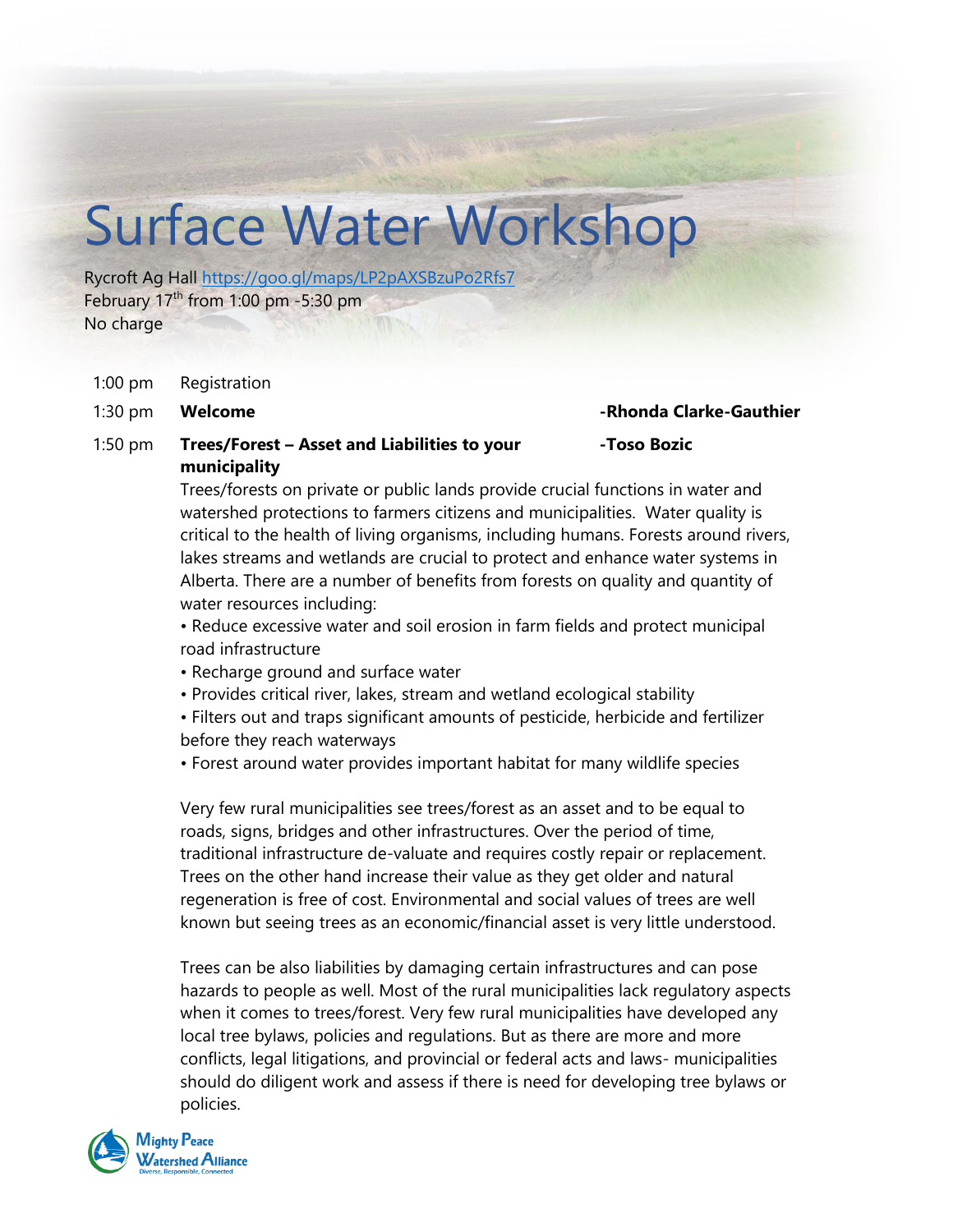This presentation will provide real life examples on trees as asset, liability, and legal aspect of owning trees/forest.

# 2: 40 pm **Farming and runoff Contract Contract Contract Contract Contract Contract Contract Contract Contract Contract Contract Contract Contract Contract Contract Contract Contract Contract Contract Contract Contract Co**

Every farming decision is trade-off of costs and benefits. Taking over the family farm, I had to look at some issues that arisen and figure out the cost of business as usual versus alternatives. Allowing room for water seems like a trade-off to my benefit by reducing erosion losses and my inputs of trying to fix runoff problems. This is the story of the before and after and its impacts on me.

### 3:00 pm **Coffee break**

### 3:15 pm **The Infrastructure Problem -Adam Norris**

Municipalities are spending a large proportion of their budgets on maintaining and repairing infrastructure that is repeatedly damaged by surface water runoff. For larger events, disaster funding is secured to help with the costs but these funds may not always be available in the future. What options are there for reducing losses due to surface water runoff?

# 3:35 pm **The Curious Case of Canadian Wetland Economics -John Pattison-Williams**

Wetlands are both loved and hated, either seen as the solution to many environmental problems or a wasted resource limiting agricultural production. Mixing examples from both scientific research programs and farming experience, this presentation will explore the trade-offs that the various stakeholders in wetland conservation experience: including beef farmers, grain farmers, municipal governments, provincial governments, and non-government organizations

4:25 pm **Panel discussion** - **All**

5:15 pm **Closing remarks Example 2018** The Rhonda Clarke-Gauthier

# **Speaker Bios:**

**Graham Powell –** Graham Powell is a third generation farmer in the La Glace area, producing grain and cereal crops. He is interested in doing the best possible management of his farm operation. After farming is done, curling is one his favourite activities.

**John Pattison-Williams -** Dr. John K. Pattison-Williams is a researcher with the Department of Resource Economics and Environmental Sociology at the University of Alberta, and president of Pattison Resource Consulting Ltd., a company specializing in the interaction between environmental conservation and economic development. John holds a Doctorate in Natural Resource Management from the Natural Resources Institute (NRI) at the University of Greenwich; a Master of Science in Agricultural Economics from the University of Alberta; and a Bachelor of Science from Augustana Faculty of the University of Alberta. John is active in consulting and volunteer roles internationally and in western Canada, as Director